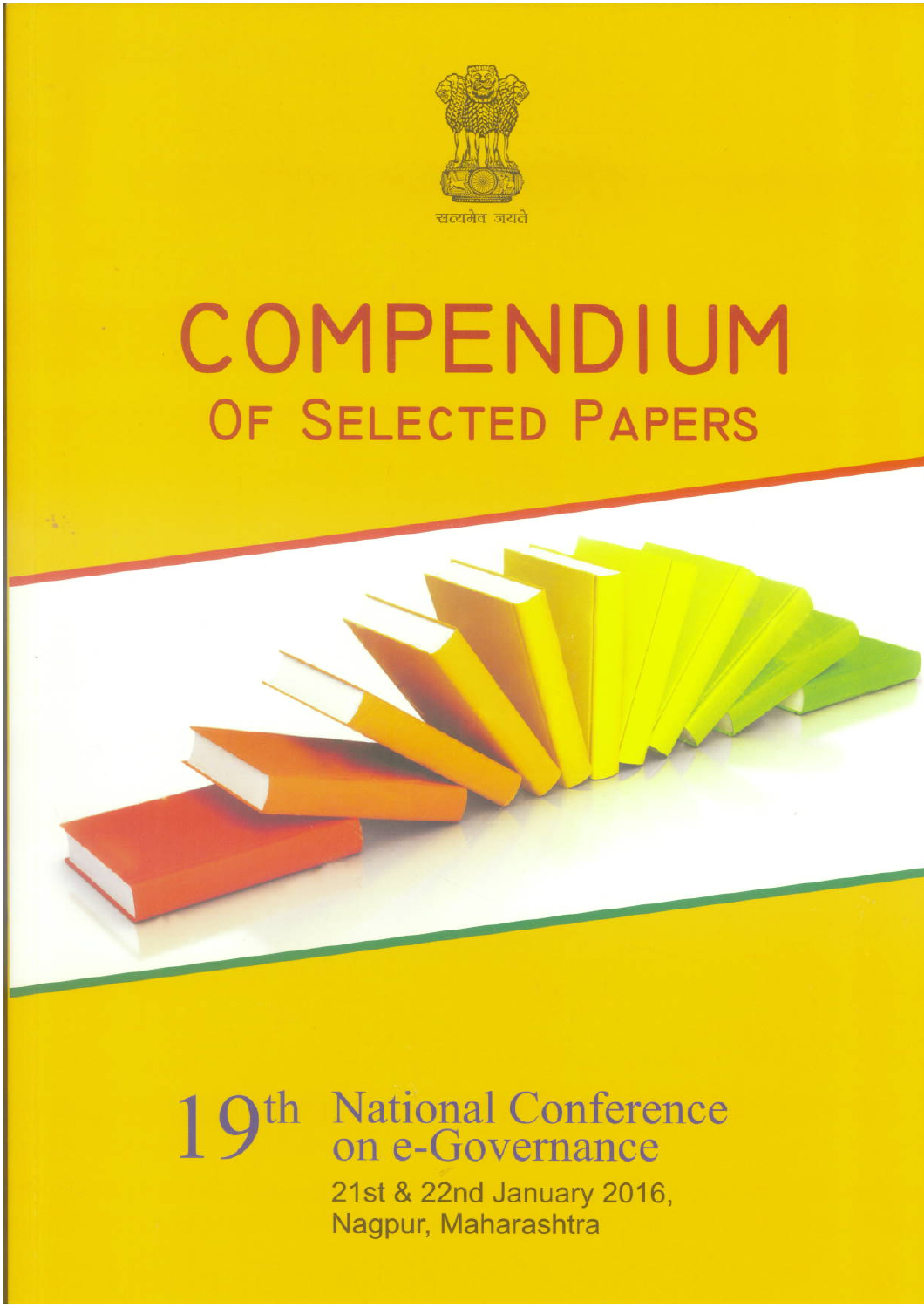# eGovernance in India - Time to Transform and Make it Participative

**Ajay Singh Chahal, Sandeep Sood, Lalit Kapoor Senior Technical Director, Principal Systems Analyst, Technical Director National Informatics Centre, Himachal Pradesh, HP Secretariat, Shimla-171002 (HP) ajay.chahal@nic.in, sood.sandeep@nic.in, kapoor.lalit@nic.in 94182-75076, 94184-53053, 94184-75044**

# **Abstract**

eGovernance has been the buzzword during the last decade and a number of innovative projects, making the best use of ICT tools, have been implemented in India. It is a known fact that majority of the projects are started with a lot of fanfare but fail in the long run. There are a number of eGovernance projects which have resulted in huge benefits to both the Government and the citizens. Over the years, the focus under eGovernance has shifted from pure automation to process re-engineering with emphasis on the "e" rather than the "Governance" aspect, which is the underlying principle for eGovernance. Some new ICT models of service delivery have emerged in the private sector, which have proved beneficial to both the citizens and entrepreneurs. These models could be adapted in the Government sector. This paper studies the various models of eGovernance, major ICT projects implemented across the country during the last 10 years, key-learnings and suggestive methodology to follow in future so that the citizens of India benefit the most from eGovernance initiatives through participative governance. The new generation will espouse the digital mantra of "Jan-Dhan, Aadhaar and Mobile"-the JAM trinity.

Keywords- eGovernance, digital India, citizen service, transformation, participative

#### **I. Governance And E-Governance**

India has the advantage that while industrial or green revolutions took place in other countries and we had to wait to reap their benefits, the ICT revolution took no time to reach India. We are soon going to have the largest mobile network, smart phones and Internet users in the World. Since the Y2K bug bit the advanced nations, India has been addressing the ICT requirements of other developed nations of the world on a regular basis.

The Government sector in India has been part of the ICT revolution and a number of initiatives were implemented as per technology advancements over the years. Starting with simple computerisation of repetitive tasks, the focus shifted to governance aspects and then from client/server technology to the Cloud of today. This shift came once the Internet was well in place around the year 2000. The word "eGovernance" is often confused with the word "eGovernment", eGovernment refers to the processes and structures which are required for the delivery of electronic services to the citizens, employees

and businesses facilitating electronic transactions, which are a pre-requisite for eGovernance. But eGovernance is effectively the usage of electronic means in the interaction between the Government and citizens/ businesses/ employees and in internal Government operations to simplify and improve the democratic, government and business aspects of Governance [1].

Good governance is at the core of eGovernance too and it means the process of decision-making and the process by which decisions are implemented or not implemented. Application of advanced ICT tools is not going to benefit the intended users unless the objective is good governance. It is usually equated with SMART Governance and has the features given in Figure-1 [2].



*Figure-1: Characteristics of good governance.*

#### **II. Methodology**

To study the impact of eGovernance during the last 10 years in the country, various stage models are presented first to highlight the features of eGovernance vis-àvis Good Governance. Every eGovernance initiative in the country is covered in the  $e\text{TAAL}$ <sup>1</sup> central portal where transaction count of all eServices is reflected by directly integrating the eTAAL portal with the individual services of all Central/ State Governments. Also, the national eGovernance plan of DeitY lists 31 Mission Mode Projects being implemented at Central and State levels. The implementation of some of these MMPs in States has been studied by covering G2C, G2B and G2E services offered and analysed in tandem with the eTAAL counts to review the status of eGovernance in the past decade and identify the issues and challenges which must be addressed to offer participative and transformed

<sup>1</sup> National e-Transaction count at http://etaal.gov.in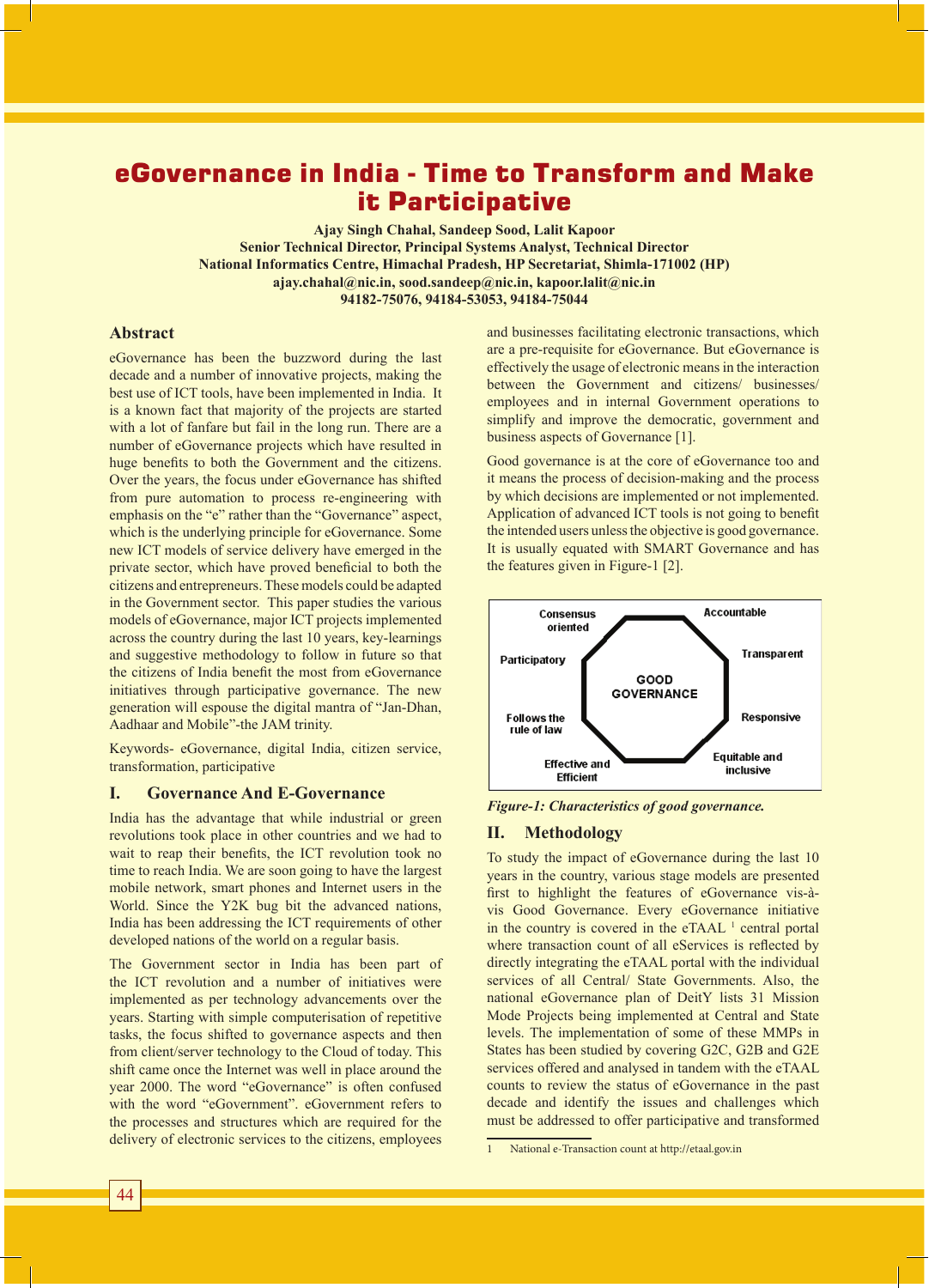governance to the citizens. A suggestive ICT solution has been proposed under Way Forward, which may appear more theoretical at this time but is very much achievable, taking a clue from the success of Aadhaar, Jan-Dhan and DBT schemes. The UN's eGovernment Survey 2014 has been analyzed in view of the manifold growth of Internet penetration in India.

## **III. Models of E-Governance**

A number of eGovernance models, proposed by different authorities, are available on the Internet since the year 2000. Comparative studies have been undertaken to evaluate these models. For the purpose of this study, these models are listed in Table-1, as the last decade has seen a number of eGovernance initiatives based on one or more of these models. Understanding these models will help in proposing the way ahead for us [3].

| <b>Stage</b><br><b>Model</b>  | <b>Year</b> | <b>Concepts</b>                                                                                                              |
|-------------------------------|-------------|------------------------------------------------------------------------------------------------------------------------------|
| Gartner<br>Group              | 2000        | Information, Interaction,<br>Transaction, Transformation [4]                                                                 |
| Deloitte<br>Research          | 2000        | Information, Integration,<br><b>Transaction, Streamlining</b>                                                                |
| Layne $\&$<br>Lee             | 2001        | Information, Integration,<br><b>Transaction, Transformation</b>                                                              |
| Hiller $&$<br><b>Belanger</b> | 2001        | Information, Interaction,<br>Integration, Transaction,<br>Streamlining, Participation,<br>Involvement in decision-<br>making |
| Scott                         | 2001        | Information, Interaction,<br>Integration, Transaction,<br>Participation, Involvement in<br>decision-making                   |

Information, Interaction, Integration, Transaction, Participation, Involvement in

Integration, Transaction, Participation, Involvement in

Streamlining, Participation, Involvement in decision-

decision-making

2002 | Information, Interaction, **Transaction** 

decision-making

**Transformation** 

Netchaeva 2002 | Information, Interaction,

Accenture 2003 Information, Transaction,

West 2004 Information, Transaction,

making

**United Nations** 

World Bank

2000- 2008

*Table-1: Stage Models of eGovernance*

| Siau &    | 2005 | Information, Interaction,      |
|-----------|------|--------------------------------|
| Long      |      | Transaction, Participation,    |
|           |      | Transformation, Involvement in |
|           |      | decision-making                |
| Anderson  | 2006 | Interaction, Integration,      |
| $\&$      |      | Transaction, Streamlining,     |
| Henriksen |      | Transformation                 |

An interesting fact noticed in these stage models is that most of the models include information, interaction, integration and transaction stages. The later models (including Gartner model of 2000) stress more on streamlining of processes, citizen participation in decision- making and transformation aspects. Therefore, it is an important point to make the citizen participate actively in the governance process and the Government needs to streamline and re-engineer its processes to provide efficient, timely, corruption-free and convenient services to citizens.

## **IV. Decade Of E-Governance in India**

The year 2005 saw a number of Government websites already in place offering information and interaction to the citizens in the form of downloadable forms, functions, contact information, schemes, procedure to avail the benefits or services from offices, email based interaction etc. The payment gateways were becoming popular during this year. Therefore, the transaction stage was to come after 2005. The integration of services or data came after the transaction stage. Technology was changing fast at this point of time with cheaper computers, higher Internet band-width and accessibility, switch from VSAT based connectivity to fiber optics, cheaper and large capacity storage, conversion of client-server software into web-based software due to availability of additional features/ new software languages and connectivity.

The Government has been able to offer new services, like land record copies, welfare pensioners' pension through bank accounts, salary and pension into the bank accounts of employees, budget preparation to its distribution and final submission of bills, bill payments, bus and hotel bookings; by using online payment modes.

The Election Commission of India has done excellent work in generating the electoral rolls and keeping these updated on regular basis. The ECI has also developed ICT solutions for candidate nomination and results' compilation. However, ECI has been reluctant to use the same electoral rolls and other solutions for all kinds of elections in the country. The State Election Commissions of various State Governments are responsible for holding election to urban and rural bodies under the Panchayati Raj Act. These elections are also held every five years. Logically, when electoral India is one, it should be able to generate electoral rolls for all elections [5].

The year-wise progress against the stages of eGovernance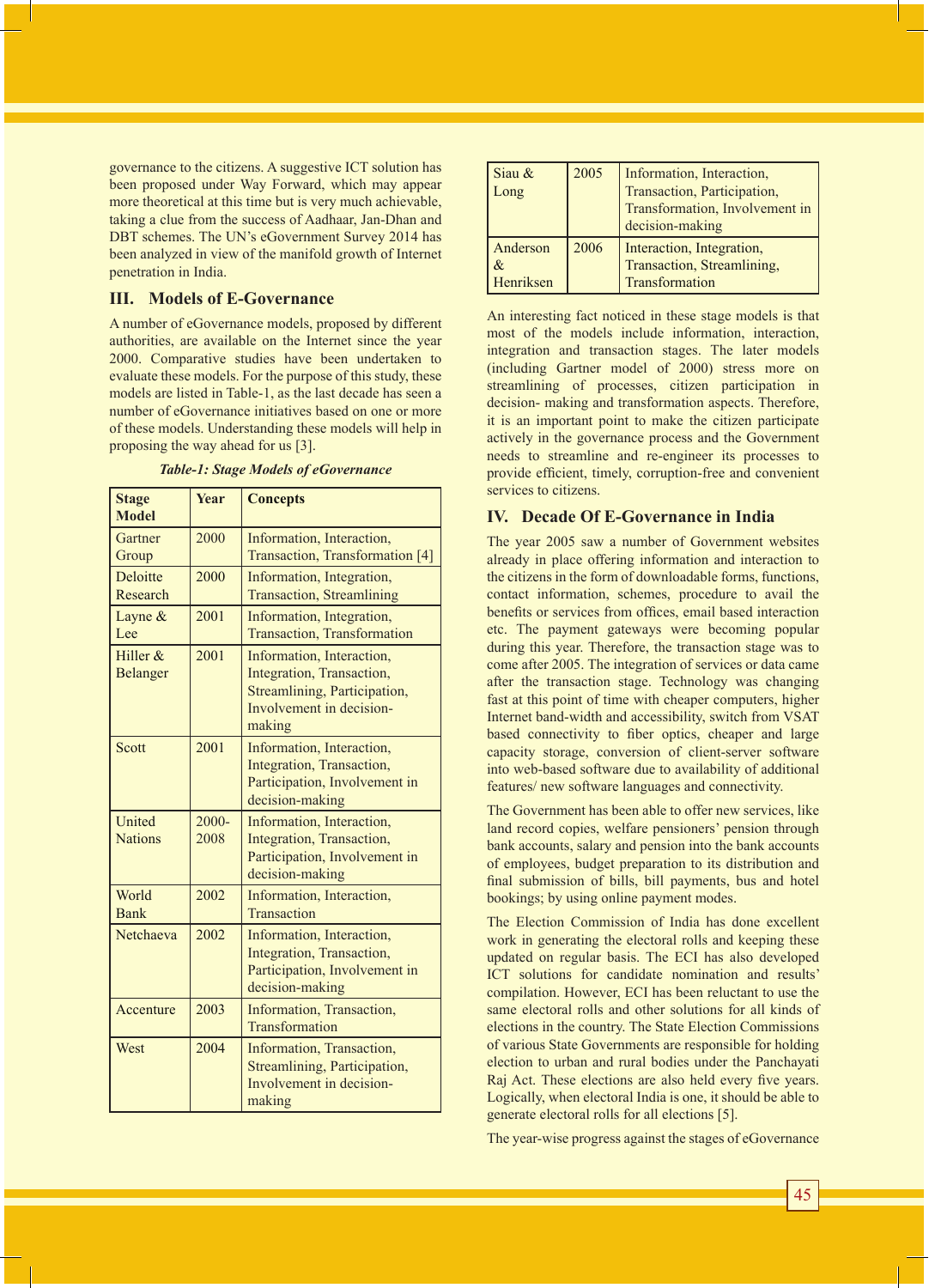is given in Table-2.

Evaluation of successful projects has been undertaken to analyze the outcomes vis-à-vis the project benefits/ targets. The NISG report says that only 15% eGovernance projects have been successful with 35% being total failure and 50% being partial failure <sup>2</sup>. Similarly, majority of the websites or portals direct the citizens to other links for services which turn out to be systems which accept online applications but force the citizen to submit hard copies by post or in person and service delivery is through manual modes.

| <b>Years</b>          | Concept                             | <b>Services</b>                                                                                                                                               |
|-----------------------|-------------------------------------|---------------------------------------------------------------------------------------------------------------------------------------------------------------|
| <b>Before</b><br>2005 | Information and<br>Interaction      | Websites, Client-server<br>technology based back-end office<br>automation software for specific<br>work areas within departments                              |
| 2005 to<br>2010       | <b>Transactions</b>                 | Introduction of payment<br>gateways, web-based software<br>for public and intra-office<br>operations                                                          |
| $2010$ to<br>2013     | Integration                         | Web-service based data exchange<br>among various software and<br>departments, web-portals,<br>eProcurement                                                    |
| $2014$ to<br>2015     | Participative and<br>transformative | MyGov, Mobile Apps, inviting<br>ideas from citizens, cloud based<br>hosting of applications, Jeevan<br>Pramaan, Direct benefit transfer<br>scheme, AEBAS, ORS |

Many initiatives to facilitate eGovernance have been initiated through central funding and these are listed in the Table-3 [6].

*Table-3: eGovernance Facilitators*

| NeGP        | The NeGP has been formulated by<br>the Department of Electronics and<br>Information Technology and Department<br>of Administrative Reforms and Public<br>Grievances in the year 2006. It aims<br>at improving delivery of Government<br>services to citizens/businesses and to<br>ensure efficiency, transparency and<br>reliability of such services at affordable<br>costs at the door-step of the citizens. |
|-------------|----------------------------------------------------------------------------------------------------------------------------------------------------------------------------------------------------------------------------------------------------------------------------------------------------------------------------------------------------------------------------------------------------------------|
| <b>SWAN</b> | State Wide Area Networks to connect<br>all Government offices for reliable<br>connectivity for back-office<br><b>ICT</b><br>operations                                                                                                                                                                                                                                                                         |
| <b>SDC</b>  | State data centres in all States for local<br>hosting of web-applications with DR sites                                                                                                                                                                                                                                                                                                                        |

| <b>MMPs</b>                  | Central: eOffice, IVFRT, UID, Pension,<br><b>Banking, Posts</b>                                                                                                                                                                                                    |
|------------------------------|--------------------------------------------------------------------------------------------------------------------------------------------------------------------------------------------------------------------------------------------------------------------|
|                              | State: MCs, CCTNS, PDS, Health-MCTS,<br>NRHM, ePanchayat, eDistrict, NLRMP                                                                                                                                                                                         |
| <b>CSC</b>                   | <b>Common Service Centres at Panchayat</b><br>level in rural areas of the country.                                                                                                                                                                                 |
| Mobile<br>Seva               | The m-App Store currently hosts over<br>240 live mobile applications to provide<br>various services to citizens on their mo-<br>bile phones/ tablets.                                                                                                              |
| Recent<br><b>Initiatives</b> | MyGov citizen portal of Prime Minister<br>of India, Digital India, Jeevan Pramaan,<br><b>AEBAS, Aadhar Enabled Payment system</b><br>(AEPS), eKranti for linking remote villag-<br>es with Internet, Meghraj-Cloud, Online<br>OPD reservation system in Hospitals. |

The UN survey on eGovernment 2014 puts India in the middle category with scores between 0.25 to 0.50 in the eGovernment development index which comprises of 3 indexes of online services (OSI), telecommunication infrastructure (TII) and human capital index (HCI). India has good scores of 0.54 and 0.47 in OSI and HCI but a low of 0.14 in TII [7]. However, the Internet user base in the country is growing fast with an increase in the smart phone users who use Internet from mobile phones which will naturally push the TII up. The number of internet users in India would have reached 354 million by the end of June 2015. The latest figure indicates that India has more internet users than the population of the US and has become the second largest country in terms of the number of internet users after China. According to a report published by the Internet And Mobile Association of India (IAMAI), the internet users in India have grown by 17% in the initial 6 months of this year, adding 52 million new users. Almost 60% users access Internet through their mobile phones now. This will definitely improve India's rating in the eGovernance in near future.

In the last 3 years (since eTransaction count was started in the year 2012-13), the electronic transactions have tripled in the year 2015 as compared to the year 2013 and are steadily increasing, as shown in Figure-2.



*Figure-2: Electronic transaction count for last 3 years.*

<sup>2</sup> Website at http://www.nisg.org/docs/539\_Report.pdf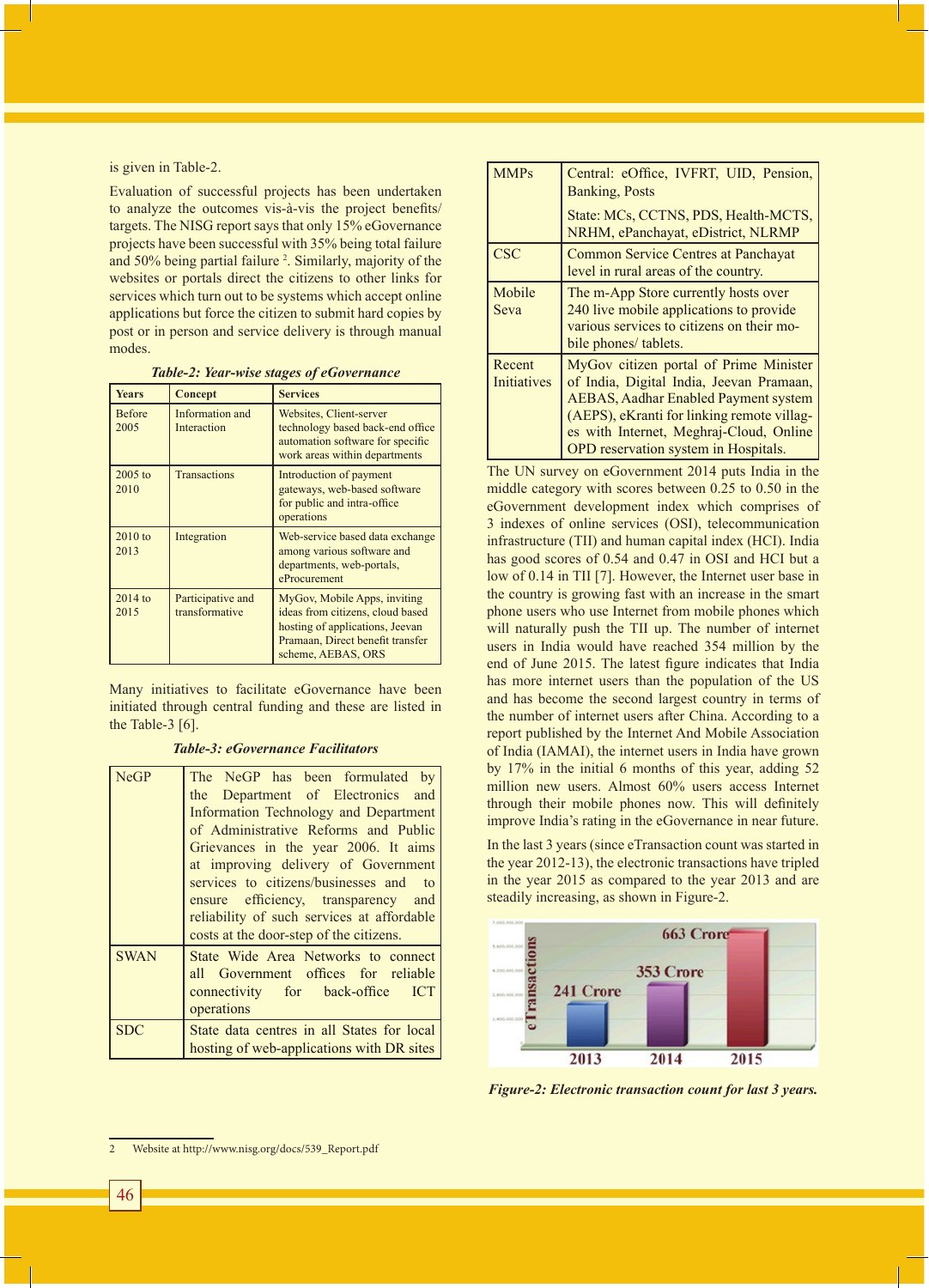### **V. Issues and Challenges**

Some key issues, posing serious threat to the success of eGovernance initiatives, are listed below:

Digital Divide: You are reaching the national capital in an airplane or train and need a taxi to reach your place of stay. Minutes before disembarking, start the taxi booking application on your smart phone and the taxi is waiting for you at the departure terminal. The App even tells the number of small or big taxis available near your GPS location, the time it will take to reach you, your telephone number to the taxi driver. You don't have cash or change to pay to the taxi driver. No issue. It is automatically deducted from the amount you may have added in the taxi App. The bill / receipt is mailed to your Email account. Unbelievable some years back! But do we have such facilities in the majority of rural areas or smaller towns? No. Although, the Government has set up Common Service Centres in all Panchayats of the country, their actual functioning and the services offered, need to be revamped to address the digital divide, which is the objective of these CSCs.

Lack of opportunities and/or interest for citizen participation: Except for the recent initiative of the Hon'ble Prime Minister http://mygov.in, there is reluctance both on the part of the Government as well as the citizens to be active partners in the Governance process. The "e" in Governance is capable of providing easy citizen participation in the Government decisionmaking process. As of now the citizen participation is through elected members of Lok Sabha, Vidhan Sabha and Panchayati Raj Institutions. The elected members make all the decisions once they get elected and citizens keep waiting for the next cycle of election to have their active say, even if it is a small request/requirement for construction of a bridge at a particular place on a river flowing from their own village.

Internet connectivity: It remains one of the major issues and will remain so for the coming years too as the new applications are becoming more bandwidth hungry because of new features and functionalities being offered to citizens by private players. Connectivity along the National highways and in the urban areas is best, but the smaller towns/ villages are still out of this net.

Political leadership: Aadhaar coverage should have been 100% by today but for the resistance from some State Governments or political parties. National interest is deliberately ignored for smaller political gains.

New Set of Rules and Acts: Government process reengineering is an integral part of eGovernance. But do we need another set of rules or acts to match every GPR being introduced to facilitate citizens? As a result, the number of new rules and acts are confusing everyone. Simple Government orders should suffice for stakeholders. Google Maps, which is such a popular and useful tool

now, could never see the day of light, had it not resisted the objections of World Governments.

Lesser industry partnership: The National Informatics Centre provided the initial support to Central & State Governments in all their computerisation activities since the year 1975. However, due to wide-spread use of ICT in Government sector after the year 2000, private sector is now actively associating itself with various eGovernance initiatives. But their role is either advisory (consultative without accountability) or limited to software solutions.

Plenty of eGov champions: Due to short tenure postings, everyone needs a new eGovernance initiative every year during one's short tenure of posting. The larger good is ignored for smaller, short term gains resulting in a number of small eGov initiatives which routinely go out of service after the eGov champion gets transferred.

Lack of citizen literacy: Education itself will address a number of eGovernance issues and the citizens will become more demanding. As of now they are either careless or become too aggressive in their actions. A case in point is that of change of vehicle number plates with high security plates. No one has questioned why these plates are not fixed on all vehicles all over the country or why they needed to be changed at all.

Resistance to change: Government officials still resist any attempt to introduce ICT systems in their work place. Earlier Bank employee unions resisted the efforts of management for computerizing their operations. Today, banking is streamlined and customers are better served.

Missing back-end office automation: ICT solutions have evolved over the years and integration of various services with front end citizen interfaces has been possible. However, in the absence of robust back-end computerisation of individual office functions, such schemes often fail.

Inter-operability: It has been an issue but now it is being addressed through web-services. Still, heterogeneous systems necessitate adherence to eGovernance standards.

# **VI. Futuristic Egovernance Model**

Every citizen of India has a right to be part of the Governance process and every citizen is being given a unique ID in the form of Aadhaar or NPR. The citizens move from one place in the country to another for livelihood, studies, family circumstances etc on regular basis. The corresponding addresses of citizens change on regular basis. This requires changes in driving license, vehicle registration, PAN card, election ID card, ration card, Aadhaar itself, Passport etc. Similarly, citizens need to apply for various certificates/services or seek permissions from Government offices and they need to pay bills on regular basis. They also have grievances or issues which require redressal. During the last decade, online services have been introduced in silos for different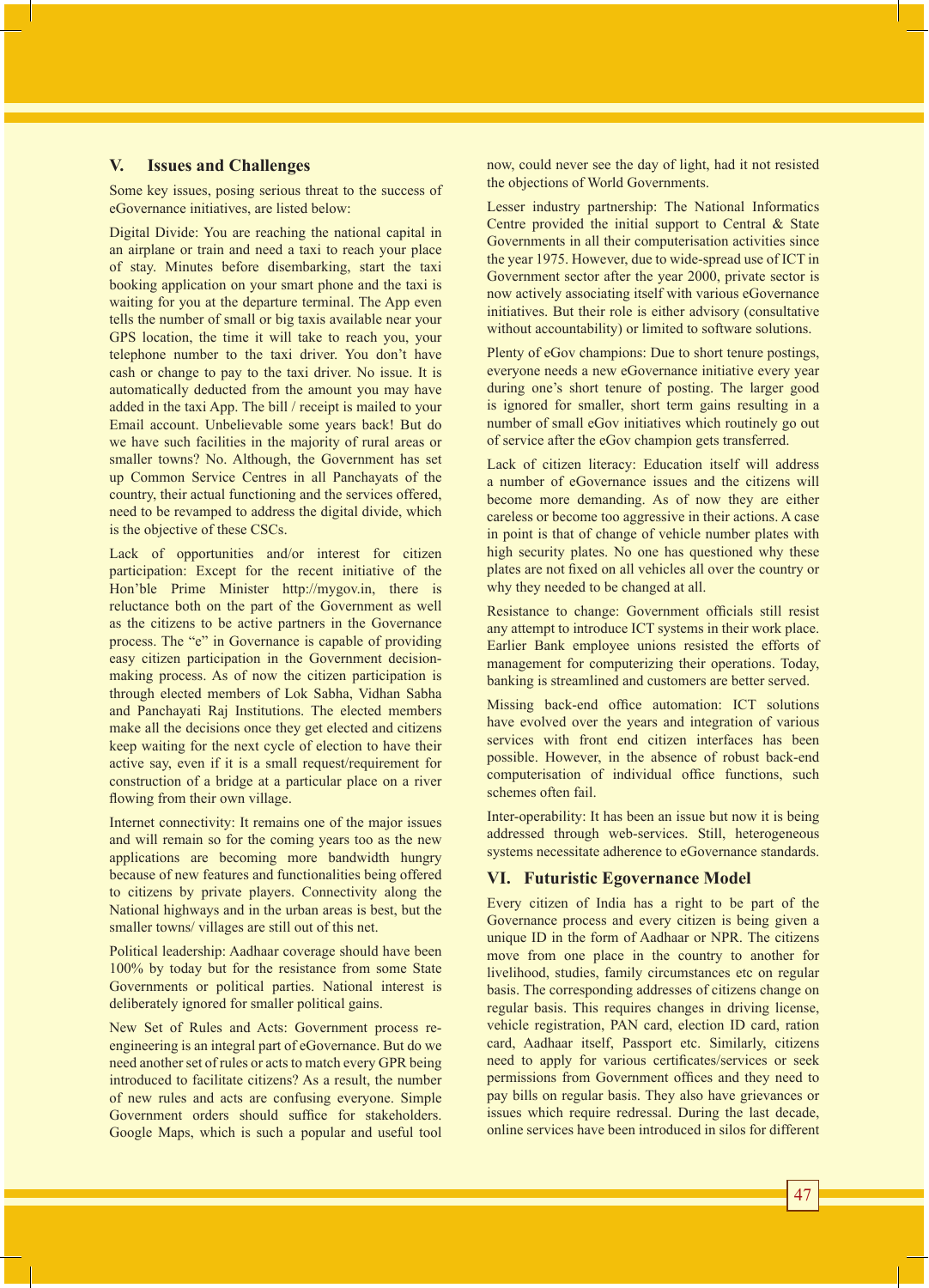kinds of services.

The ideal scenario is to ensure that all online services take the unique ID (Aadhaar or NPR) of the citizens as the first step to get their name, father/mother/husband/ wife name and present correspondence address from a central database. This ID is embedded in every service/ job application/ permission/ certificate and a copy of the service delivered is stored in the Digital Locker (or other similar wallet) of the citizen. This record will be useful for the citizen and the Government alike. Further, expanding the example of the change of address of a citizen, the citizen need only apply for change in address

of the unique ID (Aadhaar or NPR) and all documents issued under the new scheme will have linkage to the correct new address and paper copies need not to be reissued.

Taking this scenario further, citizens need only to give their unique ID and verify it through their biometrics, as is being done in the Aadhaar Enabled Biometric Attendance System. In some cases, this unique ID will be fetched directly from the vehicle number or driving license. The Figure-3 demonstrates the information flow in this model.



*Figure-3: Futuristic paper-less eGovernance model.*

There will be requirement of payments for various services like bill payments, application fee, service charge, toll tax payments etc. In case a bank account of the citizen is linked (as done in case of gas subsidy), the payments to Government and citizens by the Government can simply be routed through this bank account. No paper money will be required. A person driving on the national highway will not have to take money out. The vehicle registration number having linkage to the unique ID of the citizen (who will have the linked bank account number and mandate to auto-pay) will ensure toll payment reducing the stopping time. There will be absolutely no need of any paper documents ever!

Citizens will also be able to participate in the Governance process through online surveys, opinion polls, location based questionnaire to select groups. The Government will need to publish the results of such surveys and inform the citizens about the basis for its decisions. Because of the unique ID, the chances of fraud or mis-representation will be negligible. In effect, Government will disappear from people's everyday lives and will be visible through the delivery of its services and their outcomes as per the

requirements of the citizens [8].

#### VII. WAY FORWARD

The futuristic eGovernance model introduced in the last section may take some time to become fully operational. However, there are certain points which will have to be adhered to by the Government systems so that the overall direction of the eGovernance in the coming times is in synchronization with the futuristic model.

Offer platforms to citizens to participate in Governance: Invite suggestions from citizens on Email and publish of these on the website. Increase the citizen participation by conducting opinion polls or online surveys for citizens.

Take a final call on Unique ID of citizens.

Address digital divide: Efforts to address the digital divide need to be strengthened and supported by the Governments at all levels because 69% of the citizens are still living in rural areas despite a proportionate increase in the urban population during the last census of 2011<sup>1</sup>.

No need to visit offices: Besides the time and money

<sup>1</sup> Census of India 2011 website at http://censusindia.gov.in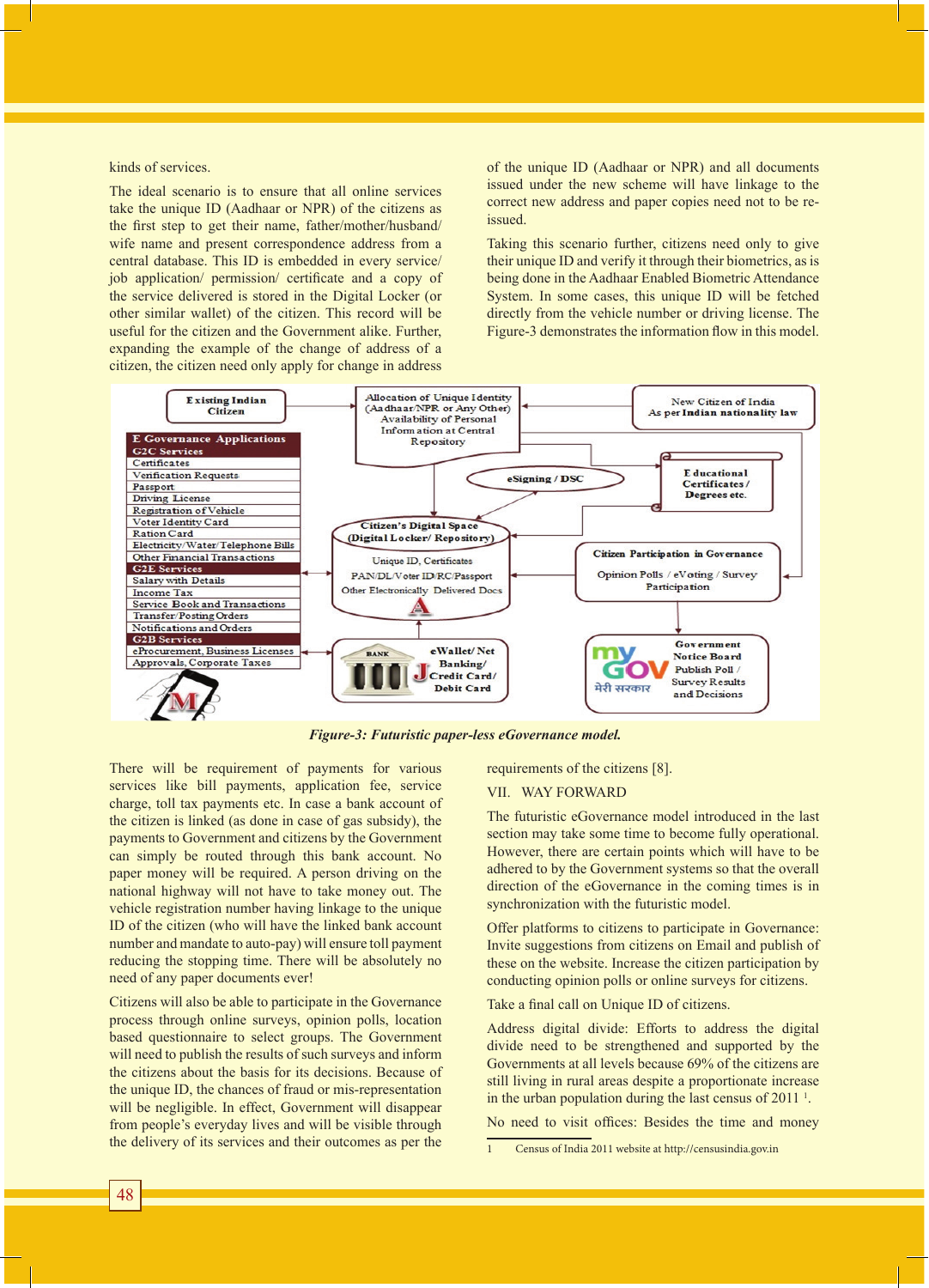of citizens being saved, lots of corrupt practices will be stopped and government functioning will become better.

More mobile apps: These are easy to use as you don't need to remember multiple Ids or passwords and the interface is easy to use.

Let's not overdo it: Every bank is asking for Aadhaar of account holders. Whosoever gives it, gets another surprise when the gas subsidy goes to the latest bank account which gets linked to the Aadhaar of that individual.

Industry participation in service delivery: It is being done in the case of VISA issuance by US Embassies in India or by the CSCs for Government services on payment basis to ensure quality service at lesser cost and time.

Make it simple: All good and popular things are simple. The Google maps are so easy to use because of its interface. Processes need to be changed so that anyone can understand and make use of it. The online tourist permits for visiting Rohtang Pass in Himachal Pradesh get exhausted within 15 minutes of their being opened to public. There is a limit on the number of vehicles visiting Rohtang on daily basis. The service is mostly used by taxi drivers. They just need a mobile phone and Internet to get a permit on their mobile phone, which can be shown at the Barrier as proof of permit (where there is no connectivity as of now to verify its validity through web)  $2$ .

Transform service delivery system: Try changing application and approval process for every service being offered to the citizens by issuing necessary orders and integrate service delivery systems, including participation of citizens, businesses, as per Gartner model in Figure-4.



#### *Figure-4: E-government maturity model based on Gartner Research 2000 [4].*

Ensure ICT based locks and controls in SW: The MIS can generate all kinds of reports. But in case no one is looking at these reports, then controls need to be built into the software solutions so that there are in-built locks to keep a check on the in-efficient and corrupt officials by stopping their access on the ICT systems.

Capacity building of officials, including change 2 Online permits website at http://admis.hp.nic.in/ngtkullu

management on wide scale: This will be a basic requirement all the time whenever new or improved ICT solutions are to be implemented in the Government.

No option for dual systems: There should be no option for employees to continue with or go back to manual systems after the ICT systems are implemented.

Continuity of champions: Some minimum tenure of eGov champions should be fixed to enable them to properly implement the eGov initiatives.

### **VIII. Conclusion**

India has been witness to the ICT revolution and the Government sector has tried to make its best use for eGovernance initiatives in silos in the last decade. It is high time now to transform it and make it participative as per 4th phase of the Gartner study [1]. The Central and State Governments need to work together to simplify the processes and deploy single point online interface for citizens to apply, enroll, verify, pay bills, seek permissions, receive payments into their bank accounts, without visiting offices. These services should be made available through mobile apps too. The common service centres in rural areas should offer access to citizens on nominal charge basis. In built controls or locks within the back-end office computerisation should ensure that corrupt or delaying practices are brought to the notice of higher authorities by the ICT systems without human intervention. Participation of citizens in the governance process should be encouraged through online surveys, opinion polls and results/decisions taken on the basis of these surveys need to be published online. A single unique ID will pave the way for participative and transformative Governance in India. E-Commerce has done it in the private sector. eGovernance will change the role of Government, its objectives and the way it functions in India.

#### **References**

- [1] Research Report No.3, "eGovernance in Developing Countries" by Michiel Backus (IICD Research Brief –No 1, Gartner Reports), PP 1-42
- [2] What is Good Governance, United Nations Commission for Asia and Pacific website accessed on 25-Nov-2015 at http://www.unescap.org/sites/ default/files/good-governance.pdf
- [3] 10 year retrospect on stage models of e-Government, Jungwoo Lee, Government Information Quarterly, Volume 27, Issue 3, July 2010 PP. 220-230.
- [4] Gartner's four phases of e-Government model, Baum, C. H. & Di Maio, A. (2000, November 21) from Gartner Reports
- [5] ERMS for State Election Commission, Himachal Pradesh, Informatics newsletter of NIC, Vol.23, No.1, July 2014, PP.21-22